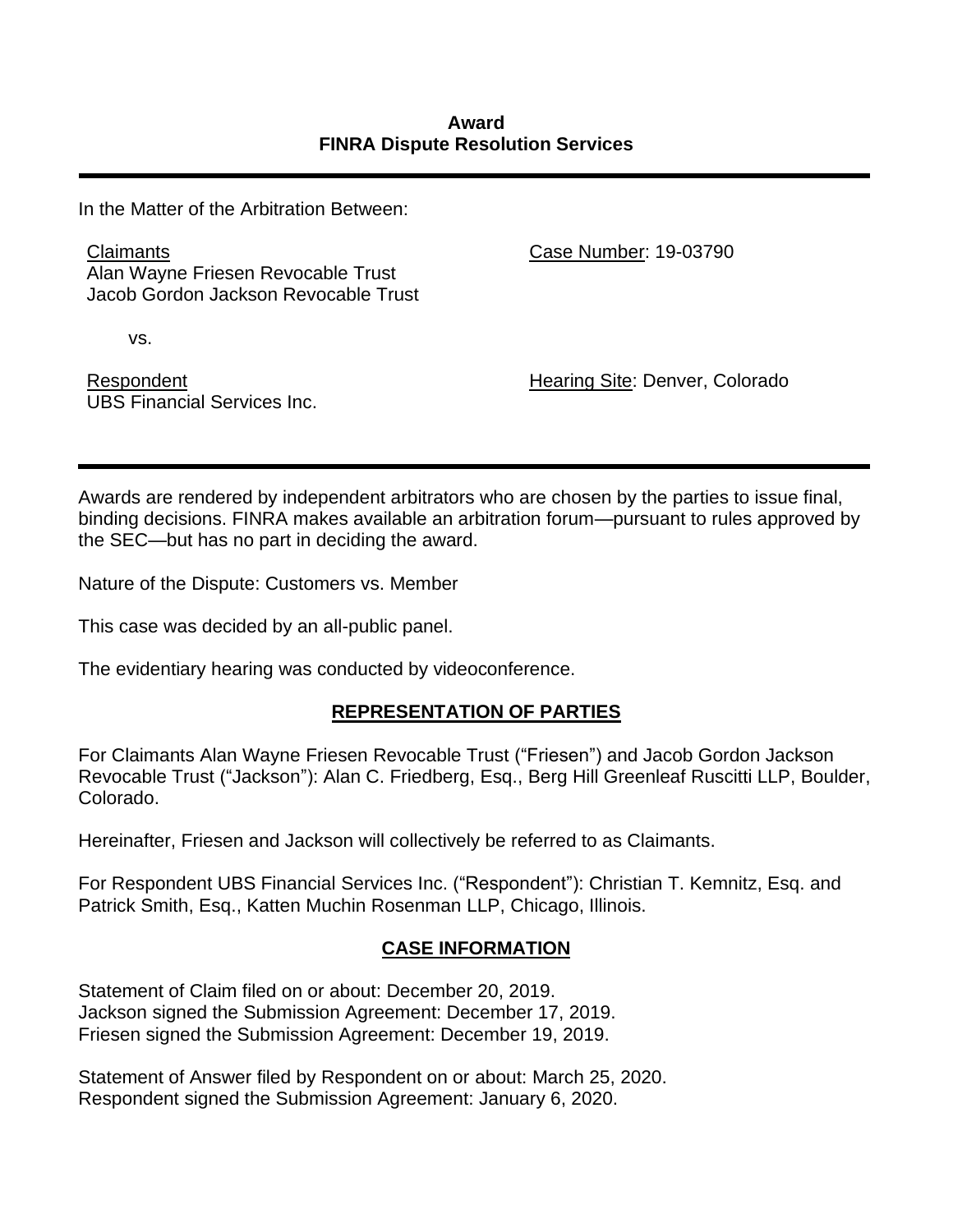## **CASE SUMMARY**

In the Statement of Claim, Claimants asserted the following causes of action: breach of fiduciary duty, violation of Nebraska Securities Act, and professional negligence. The causes of action relate to the UBS Yield Enhancement Strategy program.

In the Statement of Answer, Respondent denied the allegations made in the Statement of Claim and asserted various affirmative defenses.

## **RELIEF REQUESTED**

In the Statement of Claim*,* Claimants requested:

- 1. Compensatory damages in an amount to be determined by the Arbitrators;
- 2. Exemplary damages in an amount to be determined by the Arbitrators;
- 3. Pre-award and post-award interest;
- 4. Attorneys' fees;
- 5. Costs; and
- 6. Such other and further relief as the Arbitrators deem proper and appropriate.

In the Statement of Answer, Respondent requested:

- 1. Dismissal of Claimants' claims in their entirety with prejudice;
- 2. Expungement of Occurrence Numbers 2059518 and 2059519 from the Central Registration Depository ("CRD") records of Jason Matthew Dworak (CRD Number 2434370); and
- 3. Such other and further relief as the Arbitrators deem just and proper.

## **OTHER ISSUES CONSIDERED AND DECIDED**

The Arbitrators acknowledge that they have each read the pleadings and other materials filed by the parties.

## **AWARD**

After considering the pleadings, the testimony and evidence presented at the hearing, and any post-hearing submissions, the Panel has decided in full and final resolution of the issues submitted for determination as follows:

- 1. Respondent is liable for and shall pay to Freisen the sum of \$727,458.00 in compensatory damages.
- 2. Respondent is liable for and shall pay to Jackson the sum of \$316,784.00 in compensatory damages.
- 3. Respondent is liable for and shall pay to Claimants interest on the above-stated sums at the rate of 4% per annum from December 20, 2019 through the date the award is paid in full.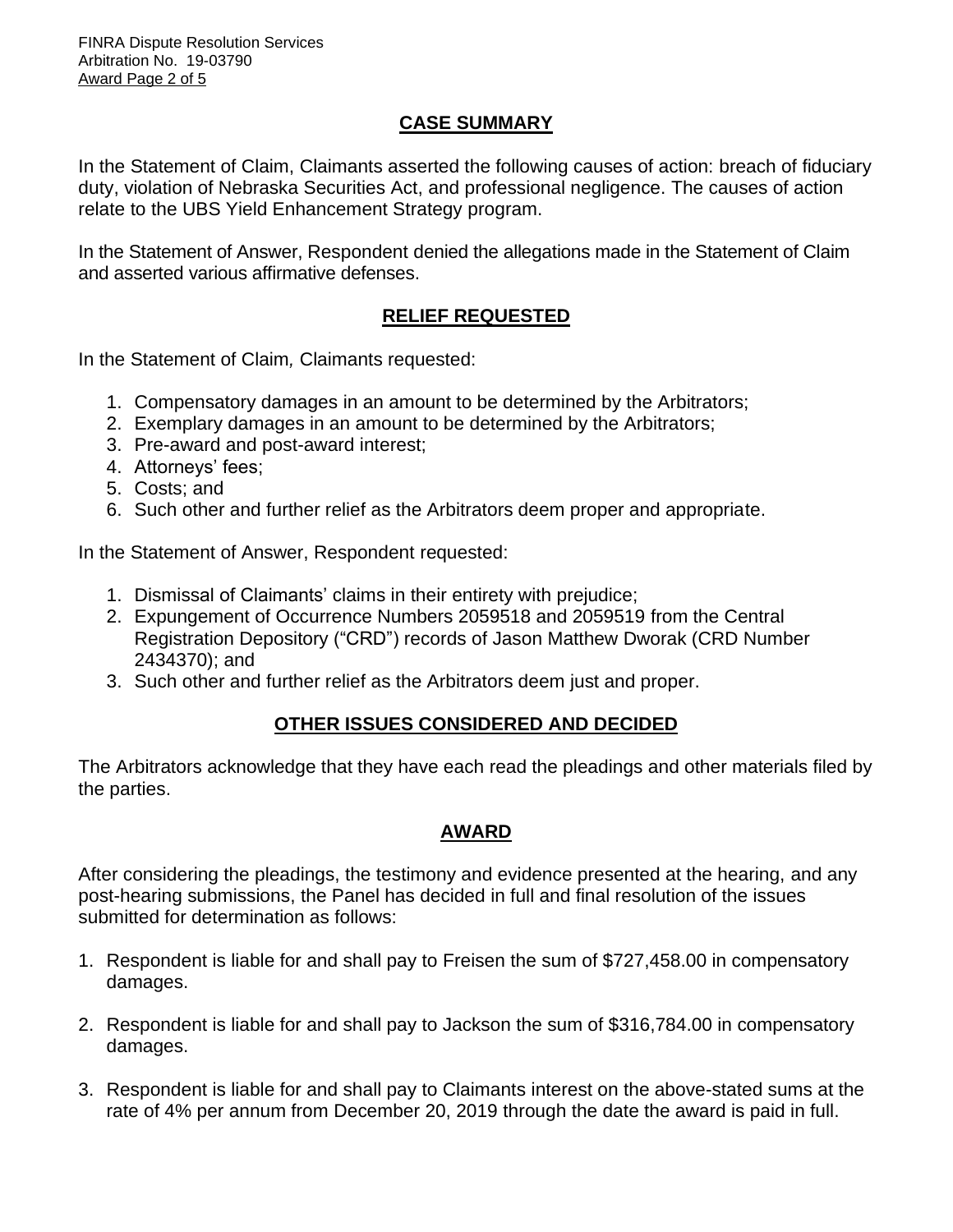- 4. Respondent's request for expungement of the above-captioned arbitration (Occurrence Numbers 2059518 and 2059519) from Jason Matthew Dworak's CRD records is denied.
- 5. Respondent is liable for and shall pay to Claimants \$600.00 to reimburse Claimants for the non-refundable portion of the filing fee previously paid to FINRA Dispute Resolution Services.
- 6. Any and all claims for relief not specifically addressed herein, including any requests for attorneys' fees, are denied.

## **FEES**

Pursuant to the Code of Arbitration Procedure ("Code"), the following fees are assessed:

### **Filing Fees**

FINRA Dispute Resolution Services assessed a filing fee\* for each claim:

Initial Claim Filing Fee  $=$  5 2,000.00

*\*The filing fee is made up of a non-refundable and a refundable portion.* 

#### **Member Fees**

Member fees are assessed to each member firm that is a party in these proceedings or to the member firm that employed the associated person at the time of the event giving rise to the dispute. Accordingly, as a party, Respondent is assessed the following:

| Member Surcharge   | $=$ \$ 3,025.00 |
|--------------------|-----------------|
| Member Process Fee | $= $$ 6,175.00  |

## **Hearing Session Fees and Assessments**

The Panel has assessed hearing session fees for each session conducted. A session is any meeting between the parties and the Arbitrator(s), including a pre-hearing conference with the Arbitrator(s), which lasts four (4) hours or less. Fees associated with these proceedings are:

| Three (3) pre-hearing sessions with the Panel $@$ \$1,400.00/session | $=$ \$                               | 4,200.00   |  |                               |
|----------------------------------------------------------------------|--------------------------------------|------------|--|-------------------------------|
|                                                                      | Pre-Hearing Conferences: May 4, 2020 | 1 session  |  |                               |
|                                                                      | October 13, 2020                     | 1 session  |  |                               |
|                                                                      | January 12, 2021                     | 1 session  |  |                               |
| Eleven (11) hearing sessions @ \$1,400.00/session                    |                                      |            |  | 15,400.00<br>$=$ $\mathbb{S}$ |
| Hearings:                                                            | February 22, 2021                    | 2 sessions |  |                               |
|                                                                      | February 23, 2021                    | 2 sessions |  |                               |
|                                                                      | February 24, 2021                    | 2 sessions |  |                               |
|                                                                      | February 25, 2021                    | 2 sessions |  |                               |
|                                                                      | February 26, 2021                    | 2 sessions |  |                               |
|                                                                      | March 1, 2021                        | 1 session  |  |                               |
|                                                                      |                                      |            |  |                               |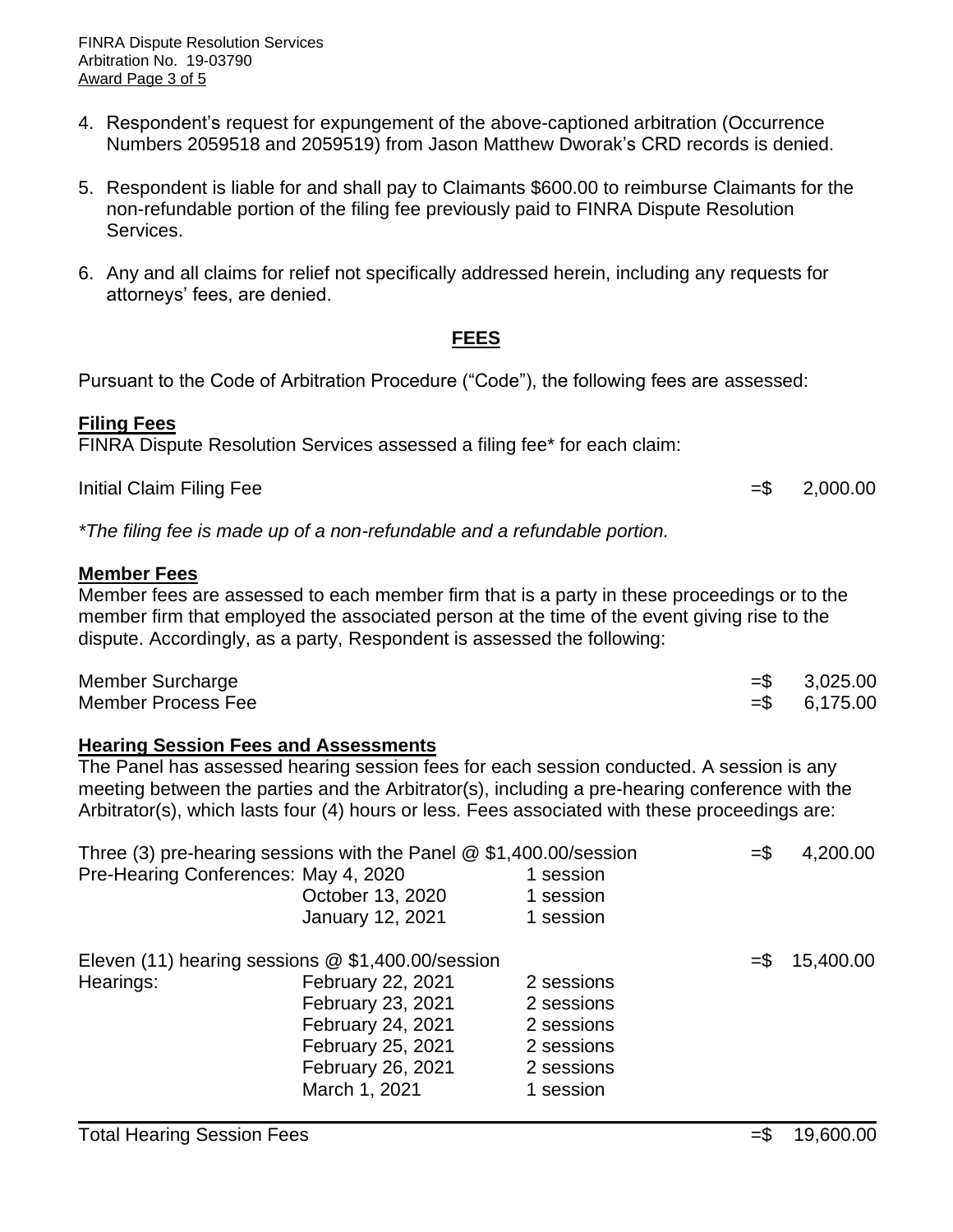The Panel has assessed \$1,400.00 of the hearing session fees jointly and severally to Claimants.

The Panel has assessed \$16,800.00 of the hearing session fees to Respondent.

The Panel has waived \$1,400.00 of the hearing session fees.

All balances are payable to FINRA Dispute Resolution Services and are due upon receipt.